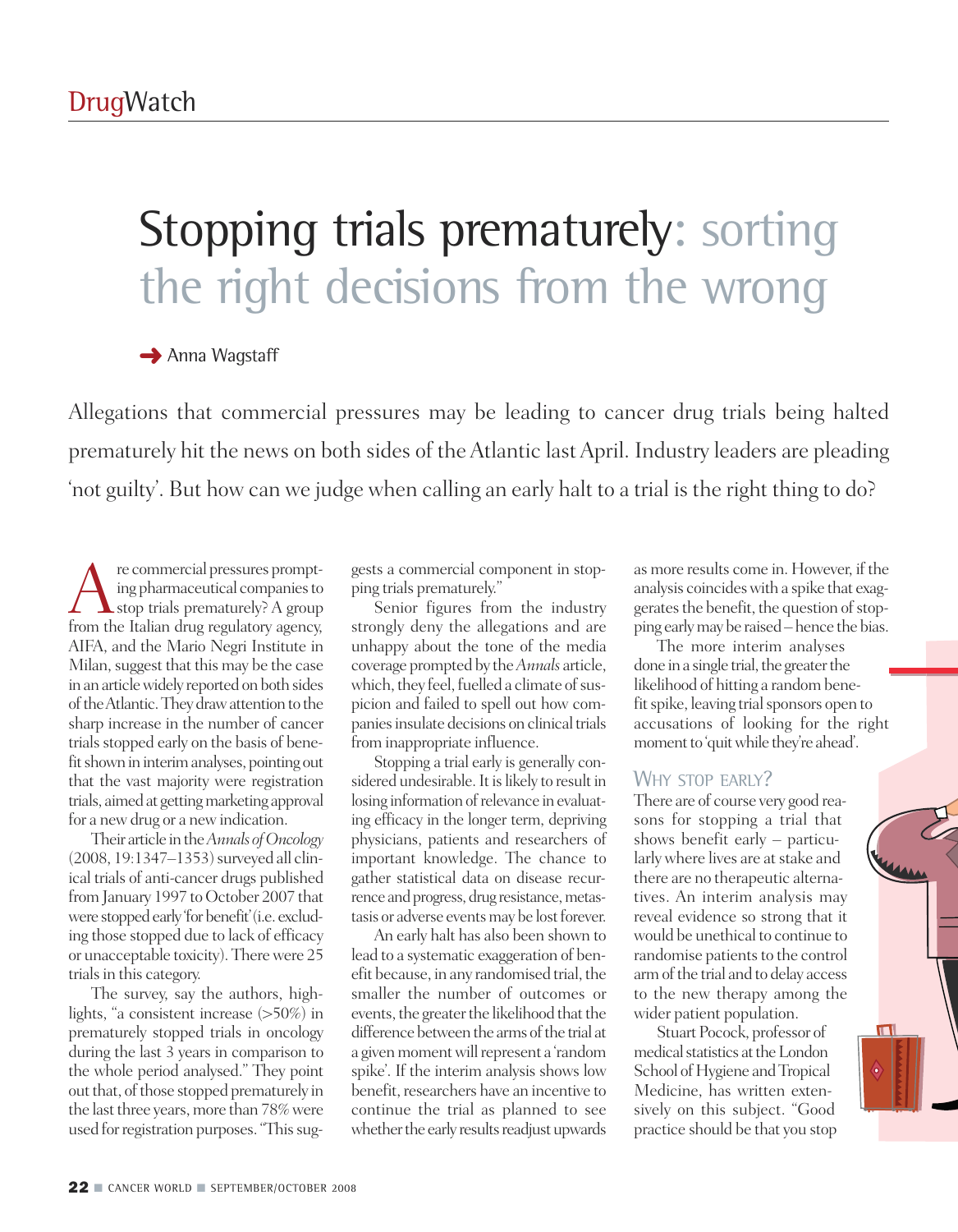### "You risk inflicting an apparently superior but toxic treatment on lots and lots of future patients "

for benefit where there really is very strong evidence – we sometimes use the phrase 'proof beyond reasonable doubt' – that the new treatment is superior. That is, taking into account not just the patients in the trial now, but if you are going to recommend a new treatment for future patients, you really want to make sure you are right. Otherwise, you run the risk of inflicting an apparently superior but toxic treatment on lots and lots of future patients. It would be very unfortunate if you happened to



**STOP** 

have stopped on lesser evidence, when in truth the treatment is not superior."

Establishing sensible statistical stopping boundaries before the trial starts adds objectivity to any subsequent decision to stop early, but the final judgement needs to be based on a wise interpretation of the total evidence available, says Pocock. For example, the leaders of the HERAtrial into trastuzumab (Herceptin) as an adjuvant – one of the trials listed in the *Annals* article – justified sacrificing data on side-effects when they stopped the trial early by pointing to the strong data already available from widespread use of the drug in the metastatic setting.

Wise judgement is also needed in balancing the interests of future patients and the patients on the trial. Roger Wilson, a patient advocate who works with the UK national cancer research network

(NCRN) expresses the dilemma. "I feel trapped between the two sides, because Ireally dowant to see unequivocal evidence that patients will benefit.At the same time, as a patient, I want to benefit at the earliest possible opportunity should that present itself."

Wilson regrets the loss of potentially important information about development of resistance that resulted from a recent decision to halt prematurely the ACOSOG trial into imatinib (Glivec) as an adjuvant in GIST patients. He also believes that stopping early the sunitinib (Sutent) trial for GIST patients who don't respond to imatinib sacrificed important data on overall survival, making it very difficult for some patients to get the treatment reimbursed.

"In terms of treating patients now -2006 when they did it  $-$  it was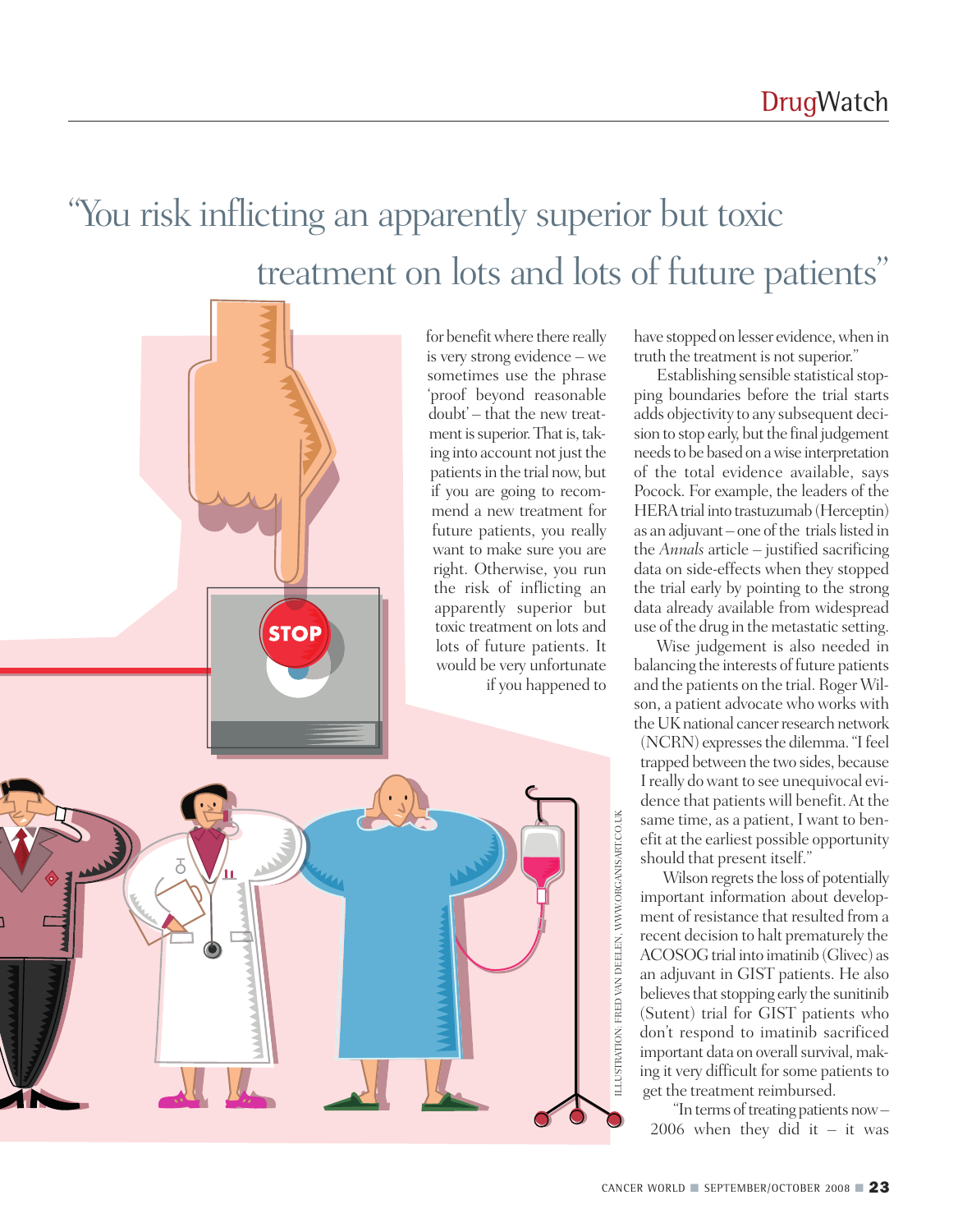absolutely the right thing to do. But we are going to have to live with the consequences.All we've got at the moment is about a median of eight months progression-free survival on Sutent for patients who relapsed on imatinib. We haven't got any data to say that patients going onto Sutent live for an extra two to three years. It's just not possible to produce it."

"Patients do benefit in the short term, and that is something we mustn't ignore," says Wilson, adding that crossover trial designs can help resolve the conflict, although they too entail some loss of data. In the end, he says, researchers have to balance the potential short-term benefits to current patients of stopping a trial early, against the long-term disservice to future patients from the loss of data. "You have to operate some sort of balance mechanism, whereby you put the evidence into a pot and come up with a view."

#### FOR PATIENTS OR PROFIT?

Given the complexity of the issues in deciding to stop early, the seven-page overviewof 25 trialsin the*Annals* article is not sufficient to show whether the decision was justified on ethical grounds in each case. The authors nonetheless point to a number of factors they say might indicate that commercial concerns played a role – possibly to save the costs of continuing the trial or to steal a march on companies with rival products in the pipeline.

■ More than 78% of all trials stopped early for benefit in the last three years were used to support an application for marketing authorisation at the European Medicines Agency (EMEA) and the US Food and Drug Administration (FDA).

- The average time to publication was around two years, suggesting that disseminating information for the benefit of a wider patient population was not the driving force.
- In all, only around 3,300 patients/events out of a planned 8,000were studied. The authors accept that this could be accounted for by ethical considerations,"However, the relation between sparing patients [from potentially unnecessary randomisation] and saving time and trial costs is also unquestionable, and indicates that there is also a market-driven intent."

Alan Barge, head of Clinical Oncology at AstraZeneca, strongly denies that commercial pressures play any role in his company's decisions about how to take a trial forward, and he says it is also highly unlikely that this happens in other major pharmaceutical firms. "There is not a shred of evidence to show this is the case."

Like most pharmaceutical companies,AstraZeneca usesindependent data monitoring committees (DMCs – also known as data safety monitoring committees) to ensure that decisions on stopping early are independent of inappropriate influence – whether from commercial pressures, from enthusiastic principal investigators or from anxious patients. DMC members are appointed according to strict criteria."Theymust be completely independent of the study, and independent of any pecuniary interests ofAstraZeneca. Second, the DMC must be an independently scientifically

credible group of people. Third, they must be accepted by the principal investigators as an appropriately qualified

> group to monitor the study. We then make everyone involved aware of the names, including the regulatory agencies."

The DMC then becomes involved in the study design, including defining the efficacy and safety criteria and the statistical stopping boundaries. Once the study has started, no-one outside the DMC has access to unblinded data (without which no comparisons can be made between treatment arms).

Barge says that this insulates the trial from commercial pressure. "Knowing as I do the degree to which DMCs jealously guard their independence, and also the view that regulatory agencies take of clinical trials stopping early, I cannot envisage a situation where my commercial colleagues would try to put me or, more importantly, the independent physicians conducting the study and the DMC under pressure to stop a trial early, or in any way influence their view about the medical rationale or ethics for continuing."

Barge argues that the pharmaceutical industry is second only to the nuclear industry in its level of regulation. "If a company were to decide to stop a trial based on commercial considerations or otherwise conduct a trial in a way that would not be considered appropriate, those actions are discoverablewhen the dossier is filed with the regulatory agency. Any company that were to do that runs the risk of being found out, which would fundamentally damage their credibility."

### "The authors point to a number of factors they say might indicate that commercial concerns played a role "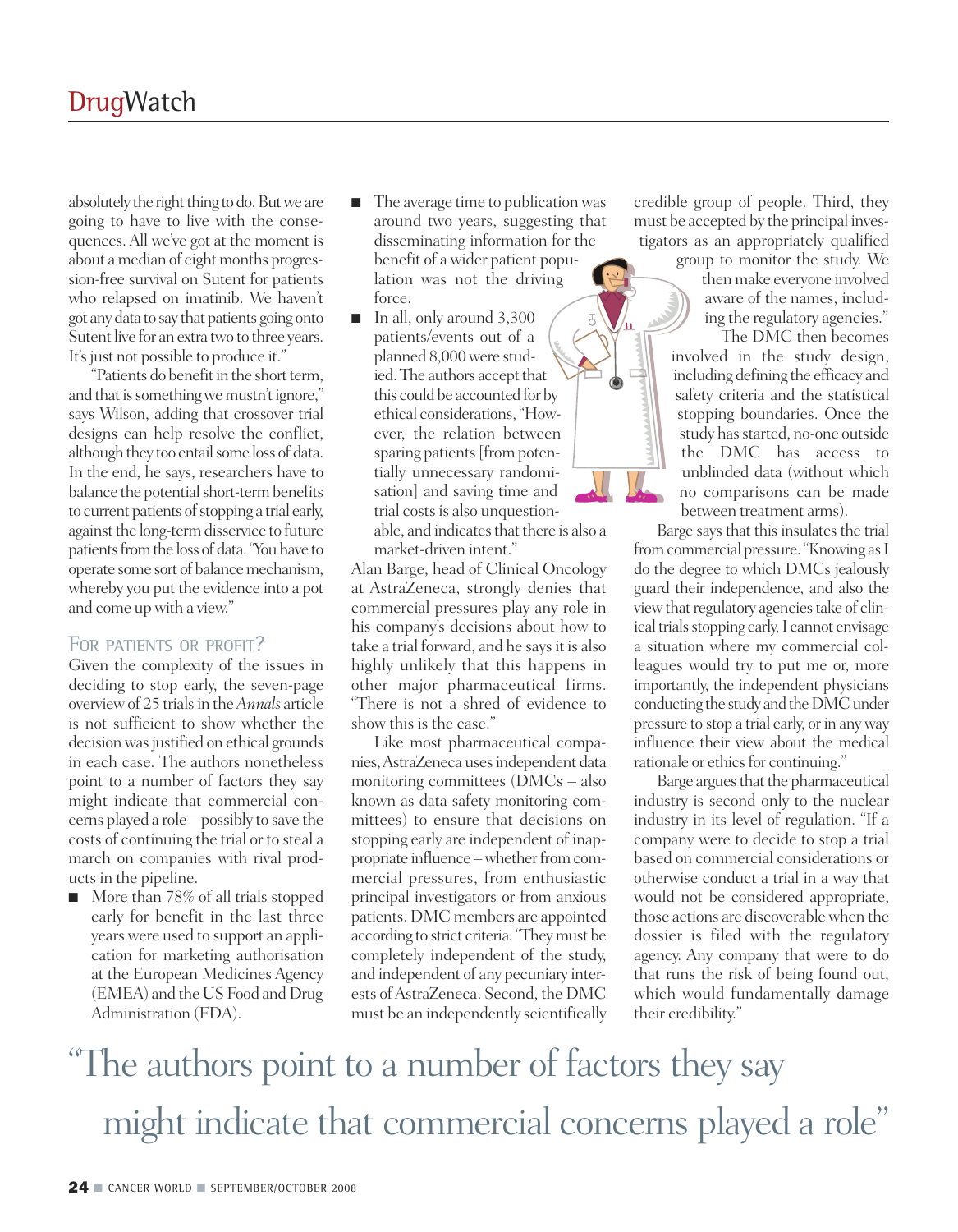### "People need to understand that there are significant safeguards built into the design of these trials "

Academic trials, he adds, are subject to far less scrutiny.

Diane Young, head of global medical affairs at Novartis Oncology, says she and her colleagues were disappointed by the press coverage, given theweaknesses of the *Annals* article. "In order to do the type of analysis they are trying to do, they would have to look at all the protocols for each study, and understand the statistical model, and why an interim analysis was built in…You can't just look at it on a surface level and say they did or did not do the right thing."

She accepts that pharmaceutical companies could improve the way they report decision-making processeswhen they publish trial results. "Maybe there is an educational opportunity here, that people need to understand that there are significant safeguards built into the design of these trials.We do it in collaboration with a lot of independent people as well as the regulators."

One of the 25 trials listed in the *Annals* article was the letrozole (Femara) trial, stopped after one-third of the planned events. Young points out that, although thiswas a registration trial for a Novartis therapy, it was initiated, designed and conducted entirely by an independent trials group, led by the Clinical Trials Group of the National Cancer Institute of Canada and including the North American Breast Intergroup and the Breast International Group.

The trial was studying the therapy in an adjuvant setting in a population of women who had already received five years of tamoxifen, so that 'events' regarding the primary outcome measure of disease-free survival, took a long time to

accrue. Carrying that trial to its planned conclusion, Young argues, would have delayed access to a beneficial treatment for years. She also denies that the decision to stop early saved money; the women are still being followed up, even though the trial has stopped.

The ACOSOG trial, she adds, was also entirely in the hands of a cooperative group of investigators, who have their own procedures. "We got the phone call the day before they were going to announce they were going to stop the study".

Both Barge and Young believe that the increasing number of trials being stopped early may simply reflect the surge in the number of cancer trials being carried out in recent years. They also suggest it could be linked to the move towards novel targeted therapies. "Because we are using targeted agents we are often able to pick populations where there

aren't other therapies available. In these populations, if you have solid data at the interim analysis that the drug is beneficial to patients, because you have patients on the trial and out in the world too who don't have any alternative, it is important to make that information available,"says Young.

Interim analyses also have a much more important role to play in developing drugs aimed at specific targets, says Barge."In the past you might have been taking forward a cytotoxic drug thatwas slightly different to a previous version of the same drug, where you already had phase II data showing that it shrank tumours. The same is true of hormonal agents developed in the '70s and '80s. Proof of concept was already established. There was no need to look for early evidence of efficacy in a large trial. The issue was all about safety."

By contrast, when developing a drug based on a new concept, and trying to find the appropriate dose and patient population, the rationale for interim analyses is much greater. However, it is not an easy option, says Barge, because the

mere fact of conducting an interim analysis incurs a penalty-you have in effect to show a higher level of significance in your final results than would otherwise have been the case.

Young takes issue with the assumption that because a trial ends early, research comes to a halt. "Itsimply isn't possible to answer every question and do itwell in

one study. But it's

important to have a programme of research that answers the questions."

Barge agrees. He has spent years trying to figure out why dramatic phase II responses to AstraZeneca's non-smallcell lung cancer (NSCLC) drug gefitinib (Iressa) were not replicated in the phase III trial. "It's a rather simplistic view to say you will never know those thingsif you stop clinical trials early.You set out on a series of clinical trials to answer different questions."

He points out that clinical trials are